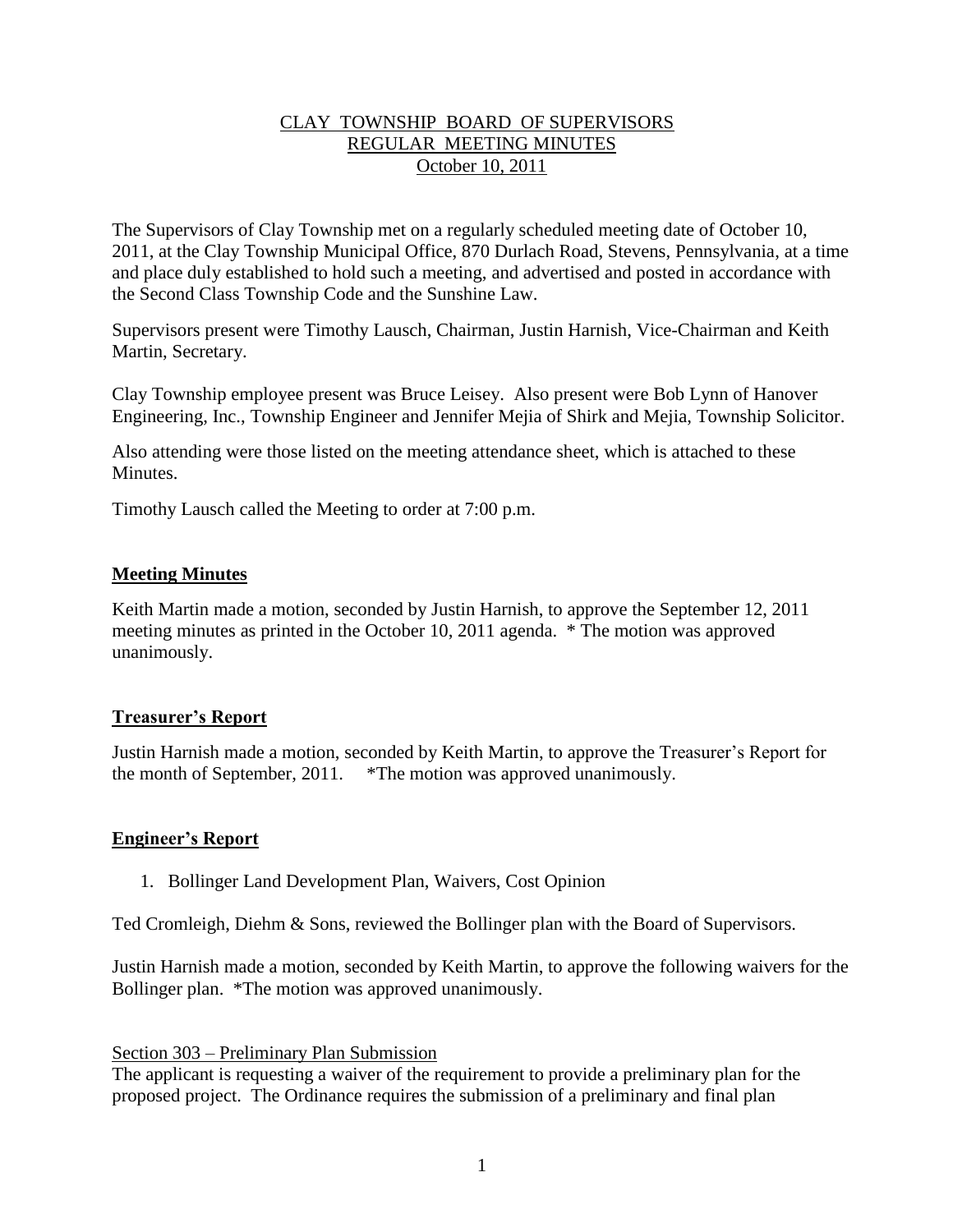submission for all land development plans proposing construction of non-residential buildings greater than 15,000 square feet. A second principal building (dwelling) is permitted to be submitted under a preliminary final land development plan if proposing less than 10,000 square feet. The applicant indicates that the proposed poultry house will be 31,500 square feet in size. The total project proposes the construction of one (1) new poultry house and a single family dwelling on an 81 acre lot. The property is currently improved with a single family dwelling, three poultry houses and several barns and sheds. The property is operated as a family farm used for agricultural purposes and the proposed improvements are an expansion of the family farm complex and will not impact any surrounding properties.

## Section 402.A.01 – Drafting Standards

The applicant is requesting a waiver of the drafting standards for Plan Sheets 2 and 3. The Ordinance requires that plan sheets be drafted at a scale of 10-, 20-, 30-, 40-, or 50- feet to the inch, while also stating that all remaining lands if over 10 acres in size can be drafted at any scale that is legible. The justification provided is that the two (2) deeds comprising the Bollinger farms total 81.1 acres and have been plotted at a scale of 1"=200'. The plan shows the existing buildings, wells and septic systems, as well as replacement sewage testing locations. The applicant indicates that the information provided is from recent surveys. The applicant feels that providing the information at a scale required by the ordinance would require additional plan sheets, increasing the expense to the owner. By providing the information at a scale of 1"=200" the entire landholdings of the Bollinger's can be shown on a single plan sheet.

## Section  $602.K(2)$  and Section  $602.K.3(A-E)$  – Dedication of additional right-of-

way/improvements of existing streets and intersections

The applicant is requesting a waiver of the requirement to provide the additional right-of-way to the Township and to improve the existing streets and intersections which abut the subject property. The justification provided is that the Bollinger property is zoned Agricultural and all the surrounding properties are also zoned agricultural. The Bollinger property is enrolled in an Agricultural Conservation Easement with the Lancaster County Agricultural Preserve Board. The terms of the conservation easement do not allow for dedication/conveyance of additional right-ofway from a preserved farm for public roads. The applicant feels that the additional traffic generated by the installation of one (1) new poultry house and one (1) new residential dwelling would be minimal. The applicant further states that under the terms of the Lancaster County ACE, and current Township zoning, there may be one (1) more single family dwelling/subdivision of the parent tract.

## Section 402.C.1 – Existing contours at an interval of 2 feet

The applicant is requesting a waiver of the requirement to provide contour information for existing contours at an interval of 2 feet for land with an average natural slope between 3 percent and 20 percent. The justification provided is that the site is comprised of 81 acres and the areas to be developed represent only a small portion of the site. The plan includes detailed 1-foot contours in the areas proposed for development. The 1-foot contours are based on field survey data. The applicant proposes to show 5-foot contours derived from the Lancaster County GIS for the remaining portions of the farm.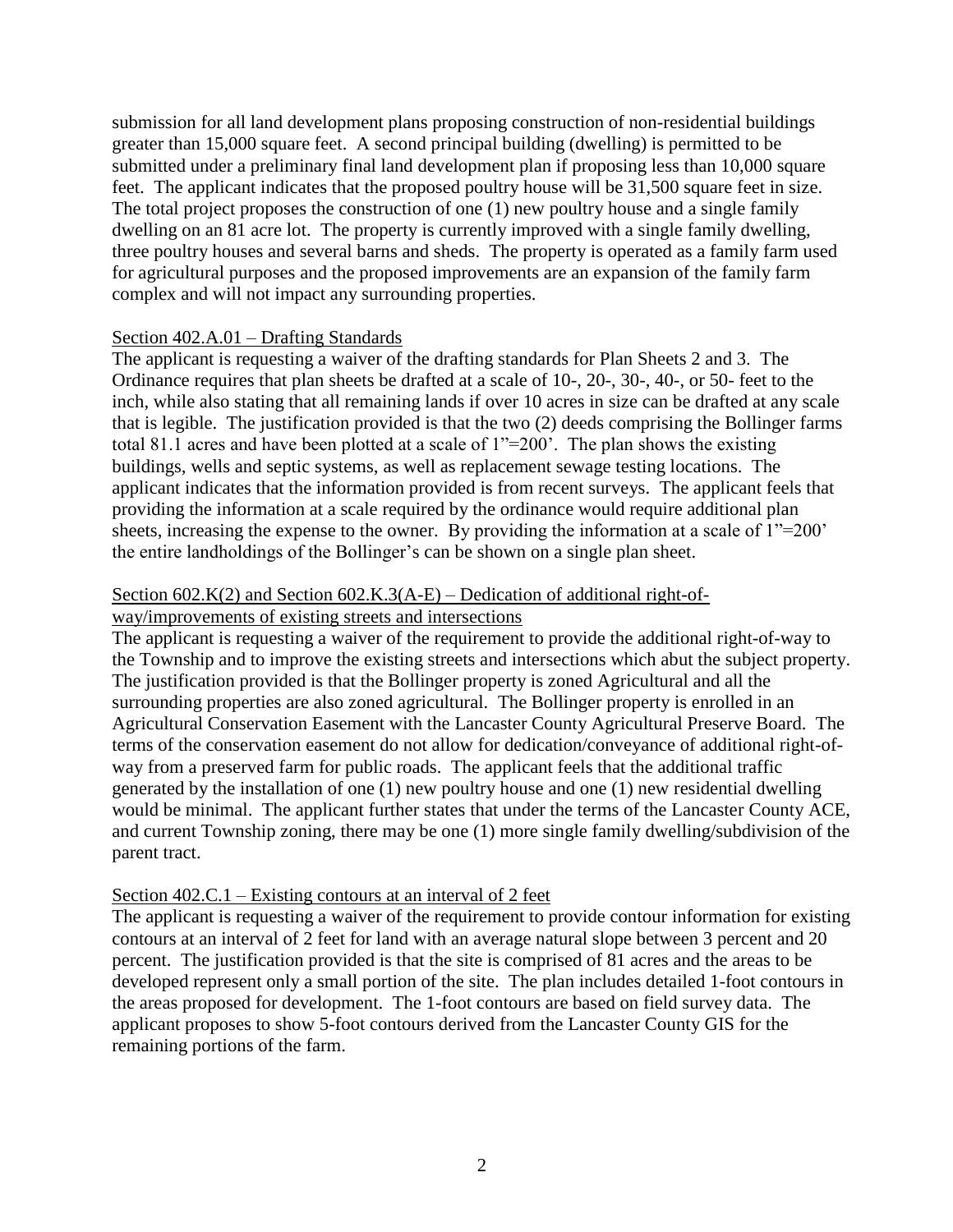Section 303.B.1 Stormwater Mgt – 1-foot of freeboard from the water surface elevation to the to the top of the berm

The applicant is requesting a waiver of the requirement to provide a minimum freeboard of 1-foot above the water surface elevation of the emergency spillway. The justification provided is that the proposed Basin 2 has been designed with a 6-inch spillway and 3 inches between the spillway and the principal outlet device. The basin is small, serving one (1) residential dwelling and barn. The tributary drainage area to the basin is only .67 acres and the proposed basin berm is designed to be 2 feet high.

## Section 303.B.1e Stormwater Mgt – Emergency Spillway elevation shall be a minimum of 6 inches above the primary outlet device

The applicant is requesting a waiver of the requirement to provide a minimum of 6 inches between the emergency spillway and the primary discharge outlet device. The justification provided is the proposed Basin 2 has been designed with a 6-inch spillway and 3 inches between the spillway and the principal outlet device. The basin is small, serving one (1) residential dwelling and barn. The tributary drainage area to the basin is only .67 acres and the proposed basin berm is designed to be 2 feet high.

## Section 304.F.2a Stormwater Mgt – Minimum depth of 48 inches between the bottom of the stormwater facility and limiting zone

The applicant is requesting a waiver of the requirement to provide a minimum of 48 inches of separation between the bottom of the stormwater facility and the top of the limiting zone. The applicant proposes to provide a 24 inch separation between the bottom of Basin 2 and the limiting zone. The applicant indicates the area being infiltrated in the basin is a combination of roof, driveway, and flow over lawn areas. The flows from the driveway flow over lawn areas prior to entering the basin. The limiting zone was mottled, and the applicant states that the percolation testing results were adequate. The applicant further justifies the waiver requesting by referring to the Pennsylvania BMP Manual guidelines that allow a minimum two (2) foot separation between the limiting zone and infiltration facility.

Keith Martin made a motion, seconded by Justin Harnish, to approve the Bollinger Construction Cost Opinion in the amount of \$31,486.40. \* The motion was unanimously approved.

Justin Harnish made a motion, seconded by Keith Martin, to approve the Bollinger Final Land Development/Lot Annexation Plan. \* The motion was unanimously approved.

Keith Martin made a motion, seconded by Justin Harnish, to defer the Stormwater Maintenance fund payment on proposed lot until a building permit is applied for. \* The motion was unanimously approved.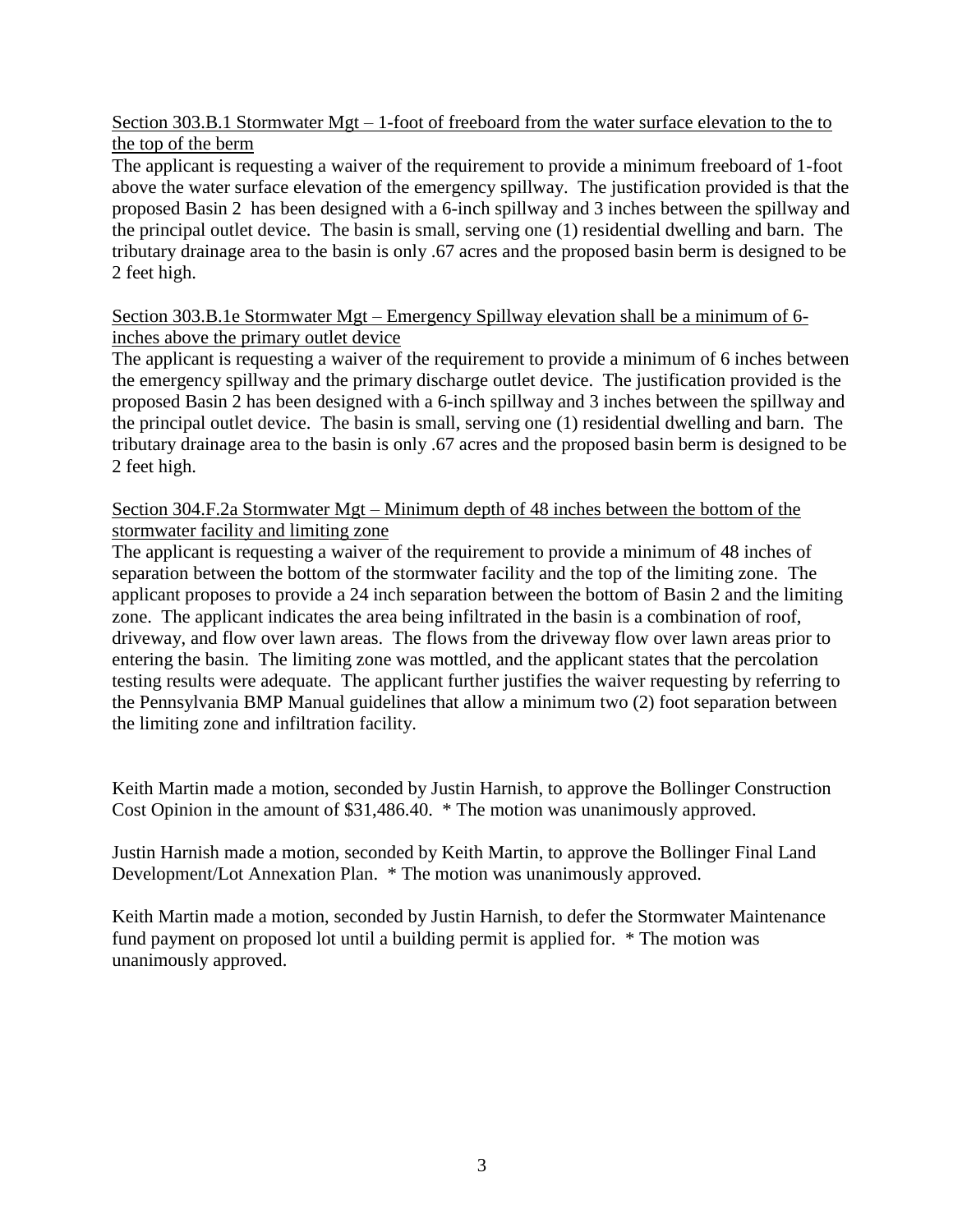# **Visitors**

1. Ephrata Recreational Center

Jim Summers, REC Program Coordinator, reviewed the Summer Municipal Recreation program results from 2011 and the cost for 2012. The Rec requested \$29.00 per Township resident participating in the program in 2011 to help supplement program costs. The 2012 budget request is \$7,569.99 (261 participants x \$29.00).

No decisions were made at this time.

2. Ephrata Public Library

Penny Talbert, Executive Director, informed the Board of Supervisors of the different services offered at the library. Ms Talbert stated that Clay Township residents account for 16% of the library service area circulation. The library has municipal funding budgeted at \$140,000 in 2012. The library is requesting funding in the amount of \$22,400 from the township which represents 16% of the total municipal budget of \$140,000.

No decisions were made at this time.

3. Durlach Mt. Airy Fire Company

John Martin, President, and Don Moyer, Fire Chief, represented the fire company. Don Moyer will give the Township Manager contact information from County to update contact information for township employees.

4. Chief Steffan

Chief Steffan reviewed his request for modifications to the current township police building. Several officers will be added and the additional locker space will be placed in the temporary evidence storage area. An area would be added within the evidence area for existing staff of Sergeants and a criminal investigation office and restroom will be established possible funding through grants.

Chief Steffan also updated the Board of Supervisors on the animal control options to offset the Humane League option.

No decisions were made at this time.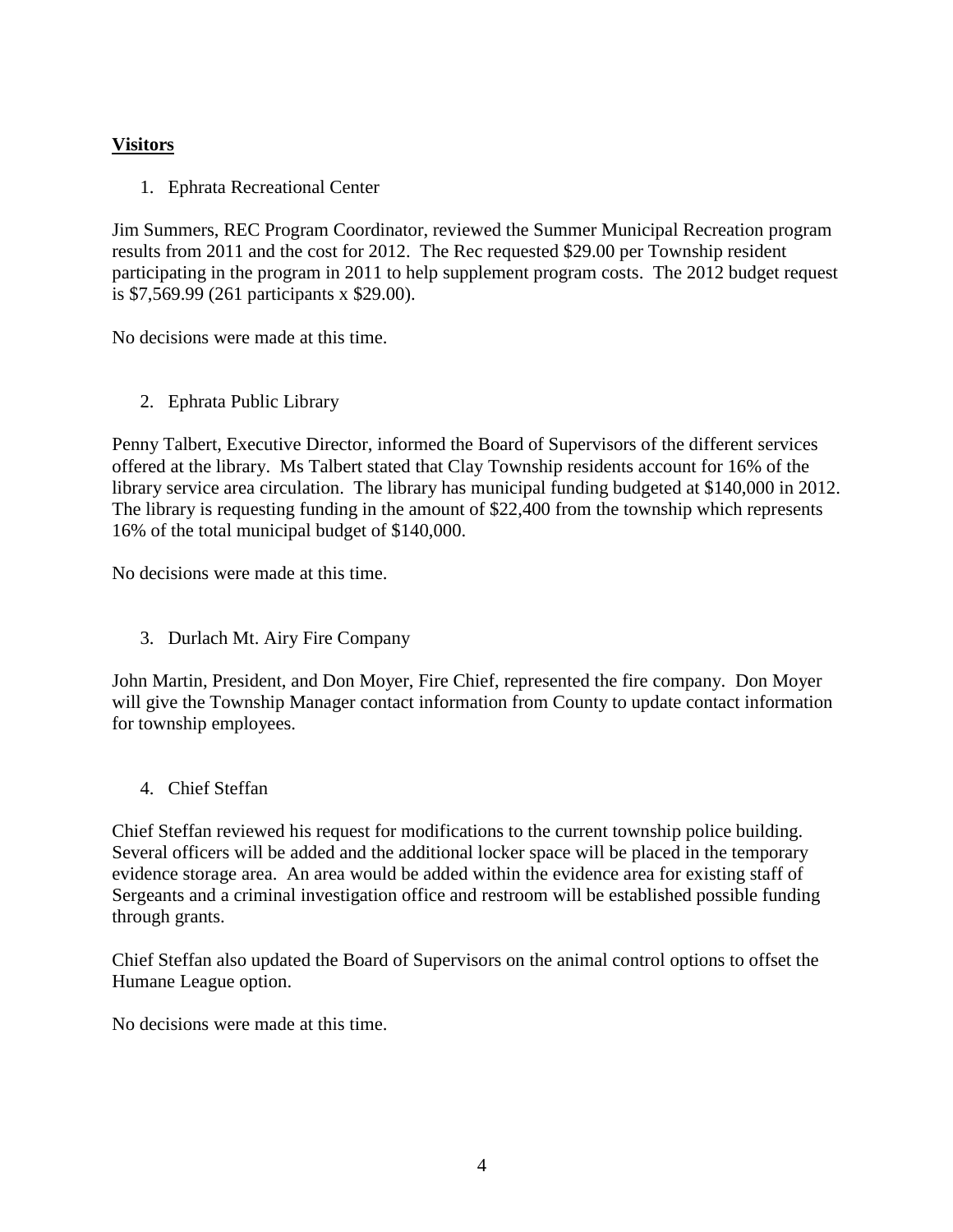## 5. Carl Musser

Mr. Musser voiced his concerns with water issues along West Girl Scout Road near his property. The Township discussed the possible installation of new piping and catch basin at Mr. Lawrence's driveway and also replace pipe along road on North East side of Mr. Lawrence property. Mr. Musser has concerns about installing an enclosed pipe with the potential of clogging. Mr. Lawrence will be subject to a Stormwater Maintenance Agreement.

No decisions were made at this time.

# **Engineer's Report - Cont**

2. Hometowne Basin Update

Bob Lynn updated the Board of Supervisors. The Township Solicitor sent a letter of violation to the developer of Hometowne Square.

The Developer informed the Board of Supervisors that they are having conflicts with the property owners.

Bob Lynn informed the Developer that they need to submit a written plan before the November 2011 Board of Supervisors meeting.

No decisions were made at this time.

3. Two Cousins Plaza – Sinkhole Update

The Township Engineer and the Township Manager investigated sinkholes that opened up in the basin. Three new sinkholes have appeared since the last meeting. There has been no response from the communications sent by the Township to the Developer.

No decisions were made at this time.

4. Wildflower Pond – Sidewalk Update

The sidewalk repairs are moving along, there are still a few sidewalks with inlets to be completed. Sinkhole repair on curb area will be started this week.

No decisions were made at this time.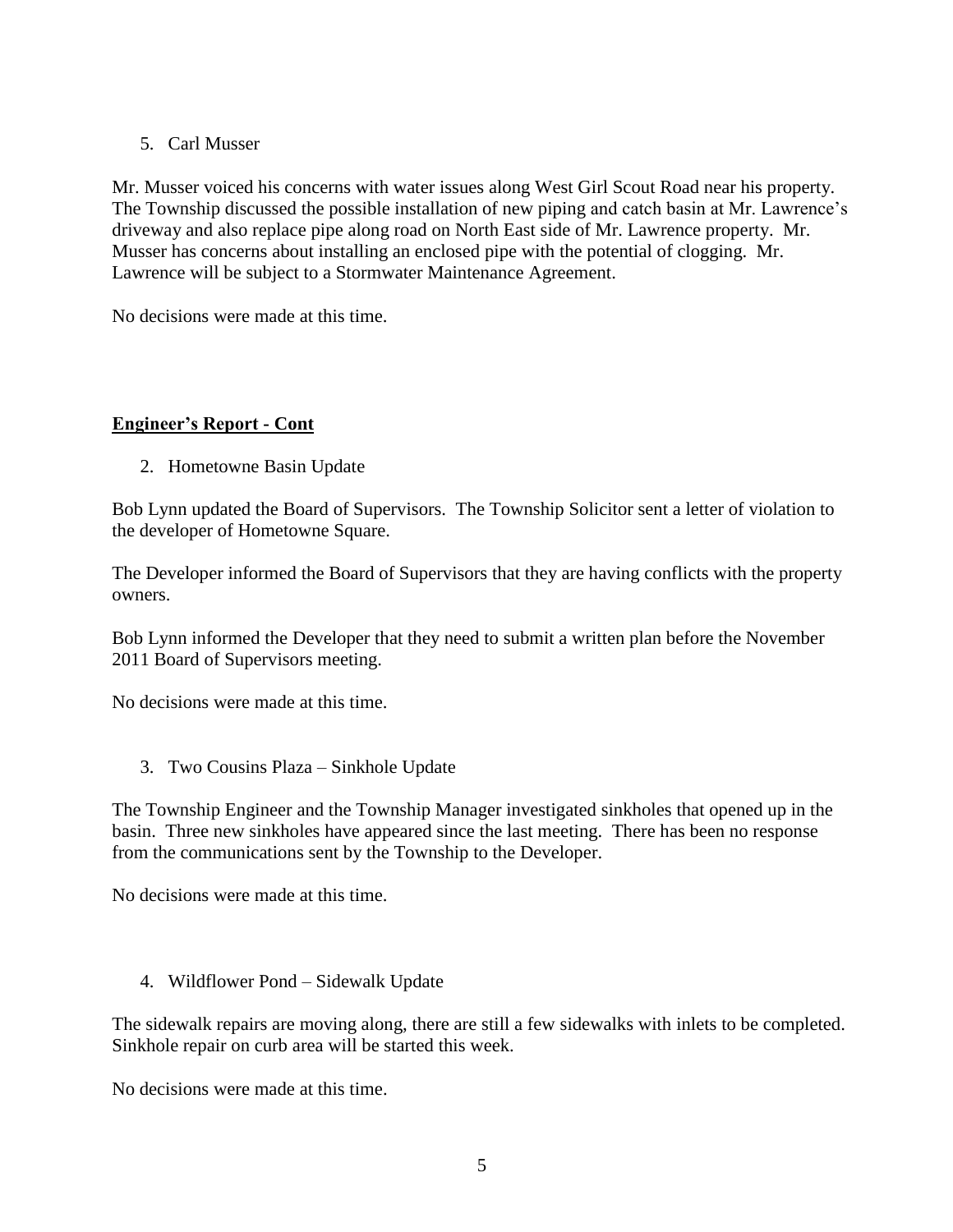5. Clearview Gardens – Landscape Plan Review

Mr. Wissler, Developer, submitted his revised landscape plan for Clearview Gardens.

Justin Harnish made a motion, seconded by Keith Martin to approve the landscape plan subject to review by the Township Engineer. \* The motion was unanimously approved.

## **Old Business**

None

## **New Business**

1. Approve Adoption of Local Tax Collection Ordinance

Tim Lausch opened the hearing at 8:30 PM

Jennifer Mejia stated that the proposed Ordinance was advertised properly. The existing Ordinance provisions are slightly modified to come into compliance with Act 32 of 2008. There is limited change on how collection will be handled.

Tim Lausch closed the hearing at 8:39 PM

Justin Harnish made a motion, seconded by Keith Martin to approve Ordinance #101011 Local Tax Collection Ordinance. \* The motion was unanimously approved.

2. Attendance at LCATS Fall Meeting, Monday, November 7, 2011 and 2012 Dues

After discussion, Justin Harnish made a motion, seconded by Keith Martin to approve attendance to the meeting for Bruce Leisey and 2012 dues in the amount of \$30.00. \* The motion was unanimously approved.

3. Approve Advertising of Road Tour Meeting

Keith Martin made a motion, seconded by Justin Harnish to approve advertising of a road tour meeting tentatively scheduled for Thursday, October 27th. \* The motion was unanimously approved.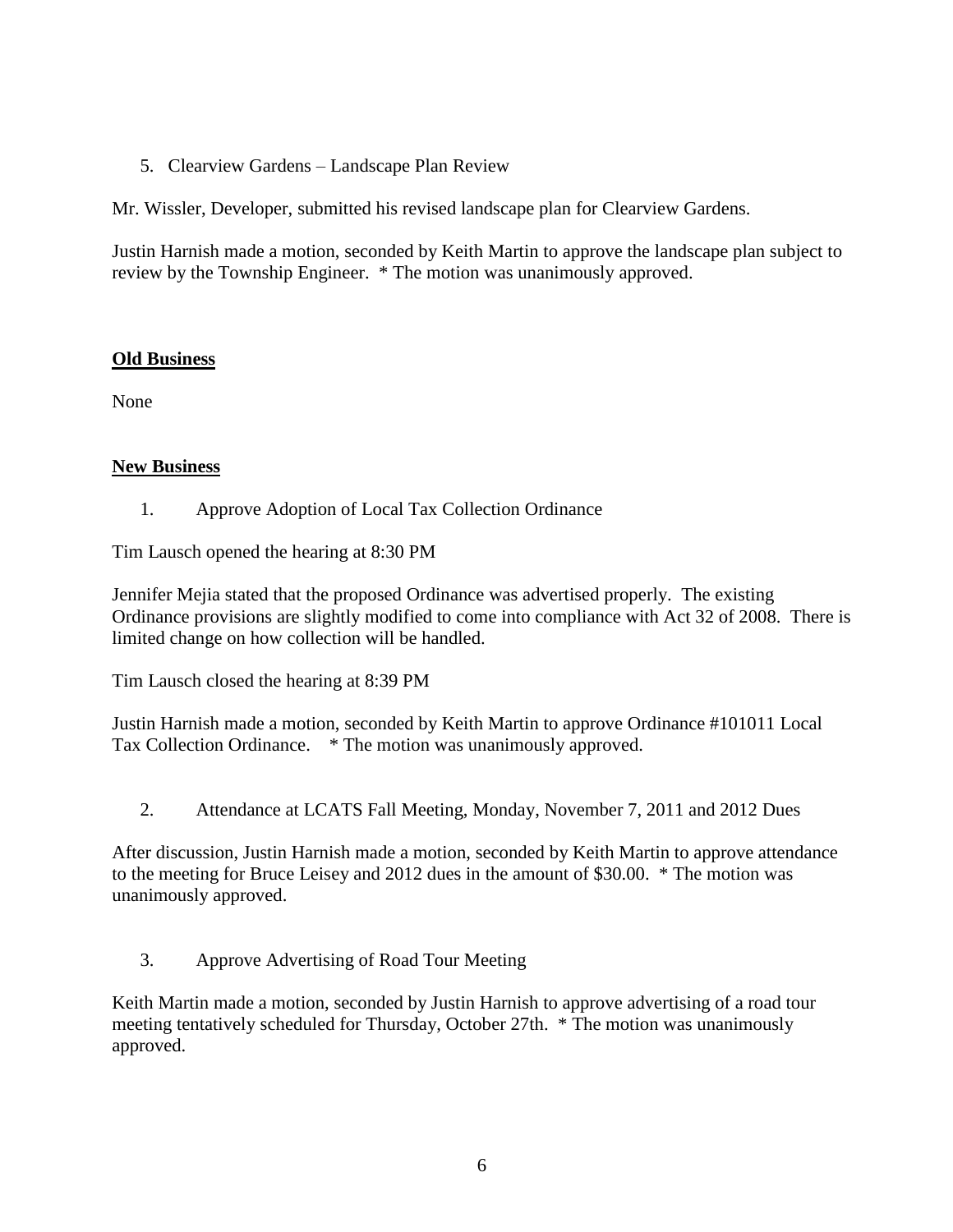4. Stormwater Run Off Issues – Hopeland Road

Don Moyer, Hopeland Road, voiced his concerns with the stormwater run off in front of his house near SunValley Road and Hopeland Road.

No decisions were made at this time.

5. Approve Advertising of Temporary Sewage Tank Ordinance

Keith Martin made a motion, seconded by Justin Harnish to approve advertising of the Temporary Sewage Tank Ordinance subject to approval by the Clay Township SEO. \* The motion was unanimously approved.

6. Hopeland Fire Dam

The Board of Supervisors authorized Bob Lynn and Bruce Leisey to meet with the owners of the pond to discuss the current issues.

No decisions were made at this time.

## **Bills to be Paid**

#### General Fund

Justin Harnish made a motion, seconded by Keith Martin, to approve the General Fund bills totaling \$255,457.15 for the month of September. \*The motion was approved unanimously.

#### Rec Fund

Justin Harnish made a motion, seconded by Keith Martin, to approve the Recreation Fund bills totaling \$362.98 for the month of September. \*The motion was approved unanimously.

#### Sewer Fund

Justin Harnish made a motion, seconded by Keith Martin, to approve the Sewer Fund bills totaling \$2,589.00 for the month of September. \*The motion was approved unanimously.